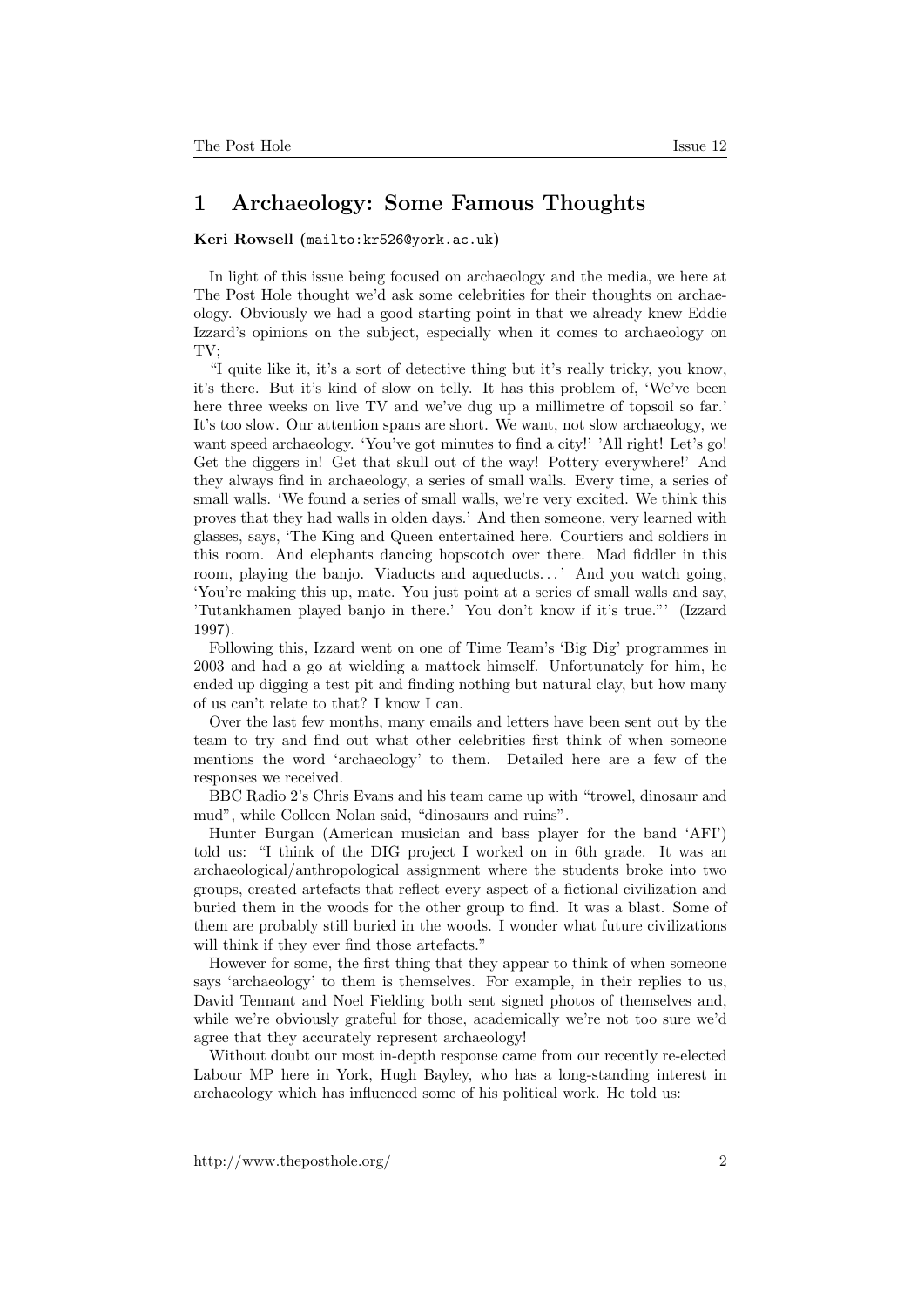"I would have been seven or eight when I went with my sister, Justine, who was two years older, to 'dig' a Roman villa at Cox Green. We were given a little pit to play in, on the corner of the site. I still have a grey shard of 'Roman' pottery which I found. Justine went on to a lifetime's work at English Heritage's Ancient Monuments Laboratory. She analysed many of the inorganic finds from the York Archaeological Trust's Coppergate dig, and has just retired. I veered away from archaeology into politics. As a young boy I was fascinated that archaeologists could examine a broken piece of pottery and be able to date it and make a drawing of what the complete pot would have looked like and how it would have been used. As I got older I realised there was more to archaeology than just broken pots. By studying artefacts and remains we get an insight into how we have altered as people, as a society and how we have changed the environment we live and work in. Living in York has increased my interest in archaeology.

York has a unique uninterrupted history of human habitation covering two thousand years and we need archaeologists to painstakingly uncover and preserve our history. I meet regularly with representatives from the York Archaeological Trust and the Council for British Archaeology which is also based in York to discuss their current projects and any issues they are concerned about. For example we met recently to discuss the draft Heritage Bill which proposed revoking the Area of Archaeological Importance designation. York is one of just five places in the country designated as an Area of Archaeological Importance and the designation requires archaeological assessments to be made before the utility companies are allowed to dig up the roads. I took a deputation of archaeologists to Westminster to see the Culture Minister about this issue, and she agreed to keep the designation.

I am a member of the All Party Parliamentary Archaeological Group and have welcomed members of the Group and government ministers to York to highlight the important work our archaeologists undertake. Archaeology isn't just about the distant past. It is fascinating to see the excavation of the Hungate site unearthing memories of life in one of York's poorest areas at the beginning of the twentieth century, and to meet some of the people who lived there who recognised their old homes and to hear their stories. I was pleased to be asked to write the Forward for Van Wilson's oral history about Hungate. It connects with my own interest in social policy, and Seebohm Rowntree's classic study of poverty in York at the turn of the nineteenth and twentieth centuries. Before being elected as York's MP I spent some time as a lecturer at York University's Department of Social Policy."

So there we have it. For a few celebrities it makes them think back to their childhood (in some cases, a childhood that influenced their adulthood), for others it conjures up images of muddy archaeologists trowelling away in a field somewhere, and for some the word 'archaeology' reminds them of dinosaurs (which, like the signed photographs, doesn't quite accurately represent archaeology, but it's close enough). I would like to take this opportunity to thank all those who took the time to respond to us and let us know what their thoughts are about archaeology, and also for the two very lovely photos that we gained as a result!